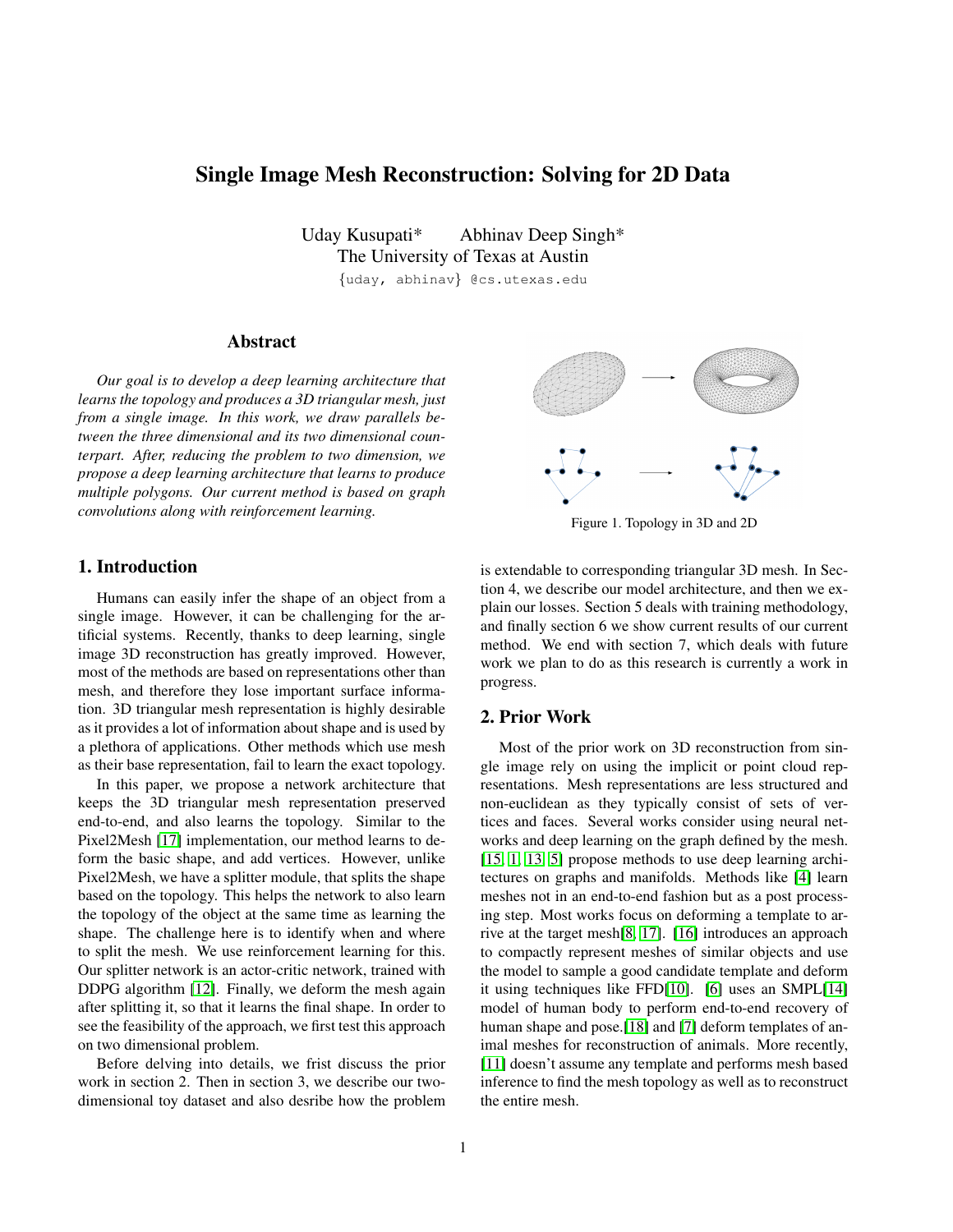

<span id="page-1-0"></span>Figure 2. Toy Data: Polygons and Planes

### 3. Toy Data

We reduce the task to 2D first to perform different experiments on how neural networks perform on the task of reconstruction from a lower dimension. So the 2D image to 3D mesh reconstruction corresponds to 1D vectorized polygons/curves to 2D meshes/graphs. (See Fig. [1\)](#page-0-0) We generate a synthetic dataset of 2D polygons/planes (See Fig[.2\)](#page-1-0) and their corresponding 1D vectorized representations. Along with the vertex positions and connectivities, we generate the normals at them. So, the task is now to deform a triangle or any pre-defined polygon to the desired polygonal output, given the input of the vector representation. But the desired output can contain multiple polygons which makes the task hard.

# 4. Model Architecture

Figure [3](#page-2-0) shows the architecture we use. It consists of alternating deformer and split decision networks. The task of the deformer network is to deform the existing mesh to the target mesh using features from the input. The split decision block makes the decision of splitting a closed polygon and where to split too, so that the topology is changed. The alternating placement of the modules helps incremental learning of how the target mesh can be obtained by making fundamentally small changes like deform and split to the original mesh.

#### 4.1. Deformer Block

#### 4.1.1 Block Architecture

The deformer block is inspired from the architecture from Pixel2Mesh[\[17\]](#page-5-0). It consists of a feature pooling network along with a graph convolutional network [\[2\]](#page-5-15). The key idea is to define a feature at each vertex. This feature is initialized with an embedding of the coordinates of the initial locations.

The feature pooling network fetches the relevant features for each vertex from the input, the vectorized polygon s, given the coordinates of the vertex. This obtained feature is concatenated with the existing feature on the vertex and is passed to the graph convolutional network which outputs the final feature and the deformed coordinates for each vertex. Graph convolutions are briefly explained as follows. Given a mesh  $M$  represented by the vertices and edges  $V = v_i, E = e_i$  and feature vectors defined on vertex i as  $F = f_i$ , a graph convolution operation is defined as:

$$
f_p^{l+1} = w_0 f_p^l + \sum_{q \in N(p)} w_1 f_q^l
$$

where l represents the graph convolutional layer and  $w_0$ ,  $w_1$  are the learnable parameters of the network.  $N(p)$  is the neighbor set of vertex p. In our case the input feature at each vertex to the network is the existing feature concatenated with the pooled feature from the input vectorized polygon. We use fully connected networks in the graph convolution layers and stack  $n$  layers on top of each other. The output of the deformer block are the new features  $f_i$ , at each vertex  $v_i$  which are passed through a linear layer to obtain the deformed positions  $c_i$  of the vertices.

The deformer block is built by stacking alternating graph convolution networks and vertex adders. Each vertex adder uniformly up-samples the vertices in the existing mesh by sampling a vertex at every edge center and appropriately creating new edges. It allows us to start with fewer vertices and learn a coarse to fine deformation. See Fig [4.](#page-2-1)

#### 4.1.2 Deformer Losses

The deformer is trained by different losses on the output deformation predicted. We use Chamfer Loss [\[3\]](#page-5-16) to constrain the vertex positions, normal loss to enforce consistency of normals along with laplacian regularization and edge-length regularization for smooth, stable deformations and to prevent outliers respectively. Unless otherwise stated, we use  $p$  to represent vertices on the predicted mesh and  $q$  to refer ones on the ground truth mesh.

Chamfer Loss: The Chamfer distance is a metric to measure the similarity of point clouds. It is defined as

$$
l_c = \sum_p min_q ||p - q||_2^2 + \sum_q min_p ||p - q||_2^2
$$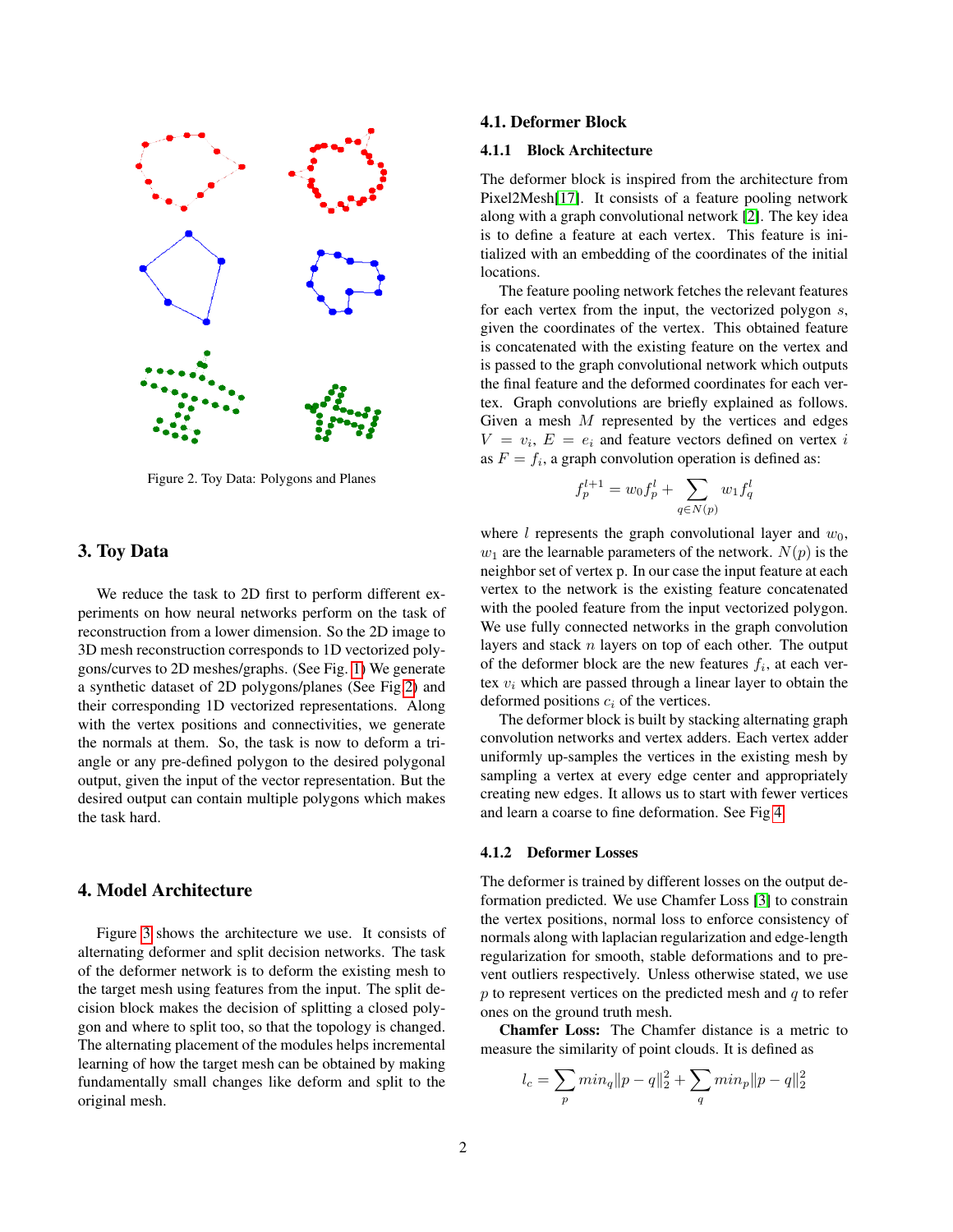

<span id="page-2-0"></span>Figure 3. Toy Data: Polygons and Planes



<span id="page-2-1"></span>Figure 4. Deformer: Vertex Adder and Graph Convolutions

Note that there is no notion of connectivity or anything related to mesh in this loss.

Normal Loss: A differentiable version of a normal loss that enforces the normals at the vertices to be consistent with those of the ground truth is,

$$
l_c = \sum_p \sum_{q = argmin_q ||p-q||_2^2} \|\langle p-k, n_q \rangle\|_2^2 \quad \text{s.t} \quad k \in N(p)
$$

Laplacian Regularization: The above losses, in particular chamfer loss don't contain mesh relevant properties that causes the deformation learning to be unstable. To stabilise this we use a laplacian regularization that enforces that the deformations are smooth, in the sense that the laplacians at the input and output of a deformation block are not too different. Formally,

$$
\delta_p = p - \sum_{k \in N(p)} \frac{1}{\|N(p)\|} k
$$

$$
l_{lap} = \sum_p \|\delta_p' - \delta_p\|_2^2
$$

where  $\delta_p'$  and  $\delta_p$  are the laplacian coordinates of the vertex after and before the deformation block. Edge Length Regularization: To penalize long edges and flying vertices we



<span id="page-2-2"></span>Figure 5. Splitting using line segment

add an edge length regularization,

$$
l_{edge} = \sum_{p} \sum_{k \in N(p)} ||p - k||_2^2
$$

The overall loss is a weighted sum of the four losses,  $l_{total} = l_c + \lambda_n l_n + \lambda_{lap} l_{lap} + \lambda_{edge} l_{edge}$  where  $\lambda_n = 2$ ,  $\lambda_{lap} = 1, \lambda_{edge} = 0.5$  are the fixed hyperparameters we use.

#### 4.2. Splitter block

#### 4.2.1 Block Architecture

The splitter block has to split a set of vertices into two sets, so that they can fit the ground truth better. One implementation of this block is to use hybrid representation, where the first mesh is transformed into the other representation, and then split is performed. Finally, after split, the output is transformed back to mesh. However, we want to keep mesh structure throughout the network, and therefore we use splitter in the following manner.

We model our splitter to predict a line segment which can be used to divide the polygon. See Fig. [5](#page-2-2) for more details. Our splitter is an actor-critic network, which is trained using DDPG algorithm [\[12\]](#page-5-1). The input to the actor network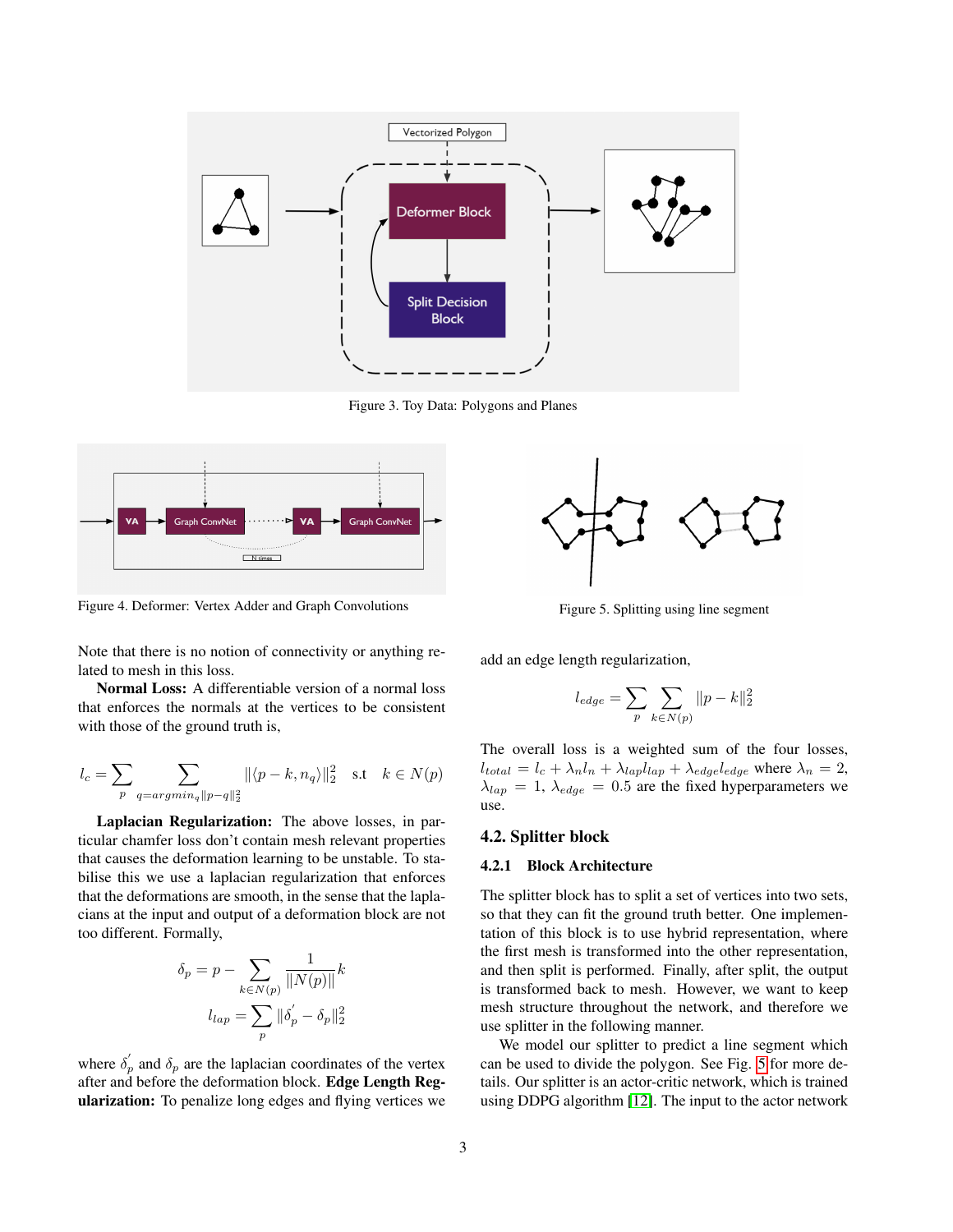

<span id="page-3-0"></span>Figure 6. Results: Simple Deformer on Plane data (Green is ground truth; Red is learned representation)

is the averaged output of deformer as well as 1d projections of both the predicted mesh and the ground truth. Based on this, the actor network predicts 4 coordinates which represent a line segment. This line segment determines where to split the polygon. If the line intersects two edges of the same polygon (4 different vertices), such that no prior edge existed between the vertices of opposite edges, we cut the polygon there, and join the corresponding vertices to form 2 polygons.

The critic network is trained using the off-policy buffer. The reward for each action (predicted line segment) is calculated and stored in the buffer. More details about reward calculation are in section 4.2.2. The actor is trained based on the value learned by the critic, with the help of policy gradients.

The last part is decision network which outputs the probability whether a split should be made. During inference, we stop splitting the mesh, once the decision network gives low probability of split.

#### 4.2.2 Splitter Reward

We use a very basic reward to train the critic network. It consists of the following.

1) A reward  $r_1$  if the predicted line segment lies in the bounding box encompassing the ground truth mesh and the predicted mesh. This limits the search space of the actor network.

2) A reward  $r_2$ , conditioned on  $r_1$  if the predicted line segment  $l$  intersects the predicted mesh  $p$  at two points.

3) A reward  $r_3$ , conditioned on  $r_2$ , if l doesn't intersect the ground truth mesh and there exist some ground truth vertices on either side of the line segment.

We use the values  $r_1 = 5$ ,  $r_2 = 5$ ,  $r_3 = 10$  to train our network.

#### 4.2.3 Splitter Supervised Loss

The decision block is inspired from the encoder-decoder models, where the decoder also learns to predict the end token, to prevent further rollout. Similar to decoder, our decision network also predicts when to stop splitting. We provide decoder with ground truth for all iterations. It receives "true" label for all iterations except the last one, where it recieves "False", during training. At test time, we simply stop the whole process, once the decision block outputs low probability for split.

### 5. Training

Currently we don't train our model architecture in an end-to-end fashion. The main reason for this is that the gradients don't flow between the deformer and splitter blocks. Therefore, we can directly train the  $n^{th}$  block after training all the previous  $n - 1$  blocks, so that the input received by the  $n^{th}$  block is good. Hence, we iteratively train the two blocks in succession each for few epochs.

The deformer blocks are trained in a simple supervised manner. The Splitter blocks are trained by DDPG algorithm [\[12\]](#page-5-1) by training the actor network on continous policy gradients, which are learned by the critic network.

We use the Adam optimizer[\[9\]](#page-5-17), with learning rate 1e-5 for deformer blocks and 1e-4 for splitter blocks. Since, we use the topology as supervision, we iterate over deformersplitter loop same number of the time as the topology during training. However, at test time, we stop after the splitter module predicts no more split actions.

## 6. Results

Fig. [6](#page-3-0) shows how a model learns to fit single polygon data. We show the pipeline in Fig. [7.](#page-4-0) Since, we only have 2 polygons here, the network goes through Deformer  $\rightarrow$  Splitter  $\rightarrow$  Deformer. The Red is prediction while the Green is ground truth. The 1D projections which are sent to RL network can be also be seen in the bottom part of the image. Fig. [8](#page-4-1) shows the pipeline for 3 polygons case.The deformer blocks share the weights. Currently the module has separate Splitter blocks, however we plan to merge them soon too.

Fig. [9](#page-5-18) shows how the losses and rewards vary over iteration. Here, we trained the model(Deformer  $\rightarrow$  Splitter  $\rightarrow$  Deformer) for 900 epochs. Each block is trained for 300 epochs each. We notice that the losses which had plateaued after 300 epochs, again start to decrease after the network learns to split the polygon, when second deformer starts training.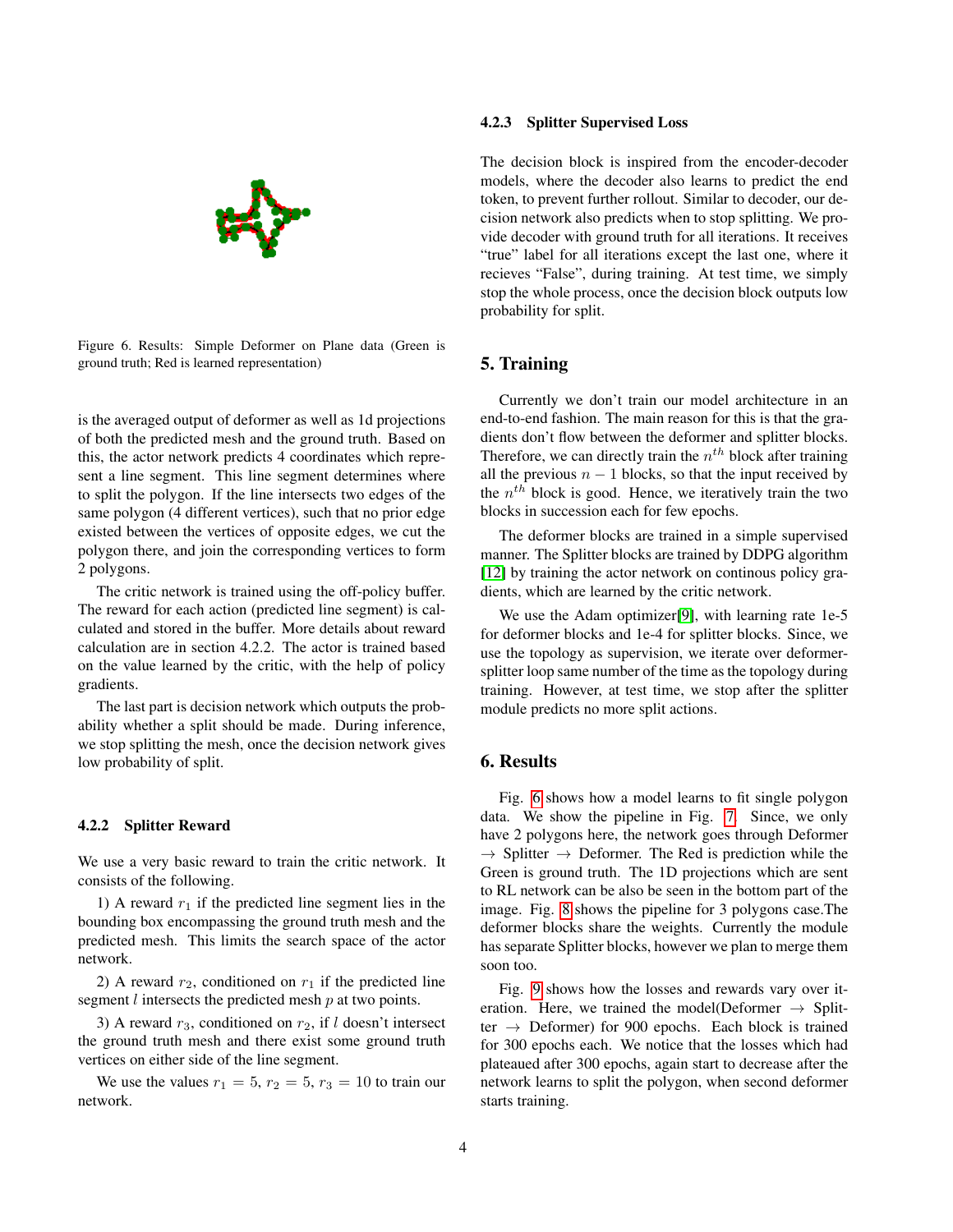

<span id="page-4-0"></span>Figure 7. Final Result Pipeline: (Deformer → Splitter (2 frames) → Deformer



<span id="page-4-1"></span>Figure 8. Results: Pipeline for 3 polygon: Deformer → Splitter → Deformer → Splitter → Deformer

# 7. Current Challenges and Future Work

This is a work in progress. We have a lot of aspects to figure out. Currently, our model is able to work perfectly for two polygons. For three polygons, the model is able to correctly learn the two splits, however, the final deformation is very slow. We believe that one reason could be the high number of vertices added by the last deformation. We plan to change the current vertex addition process to a better way,